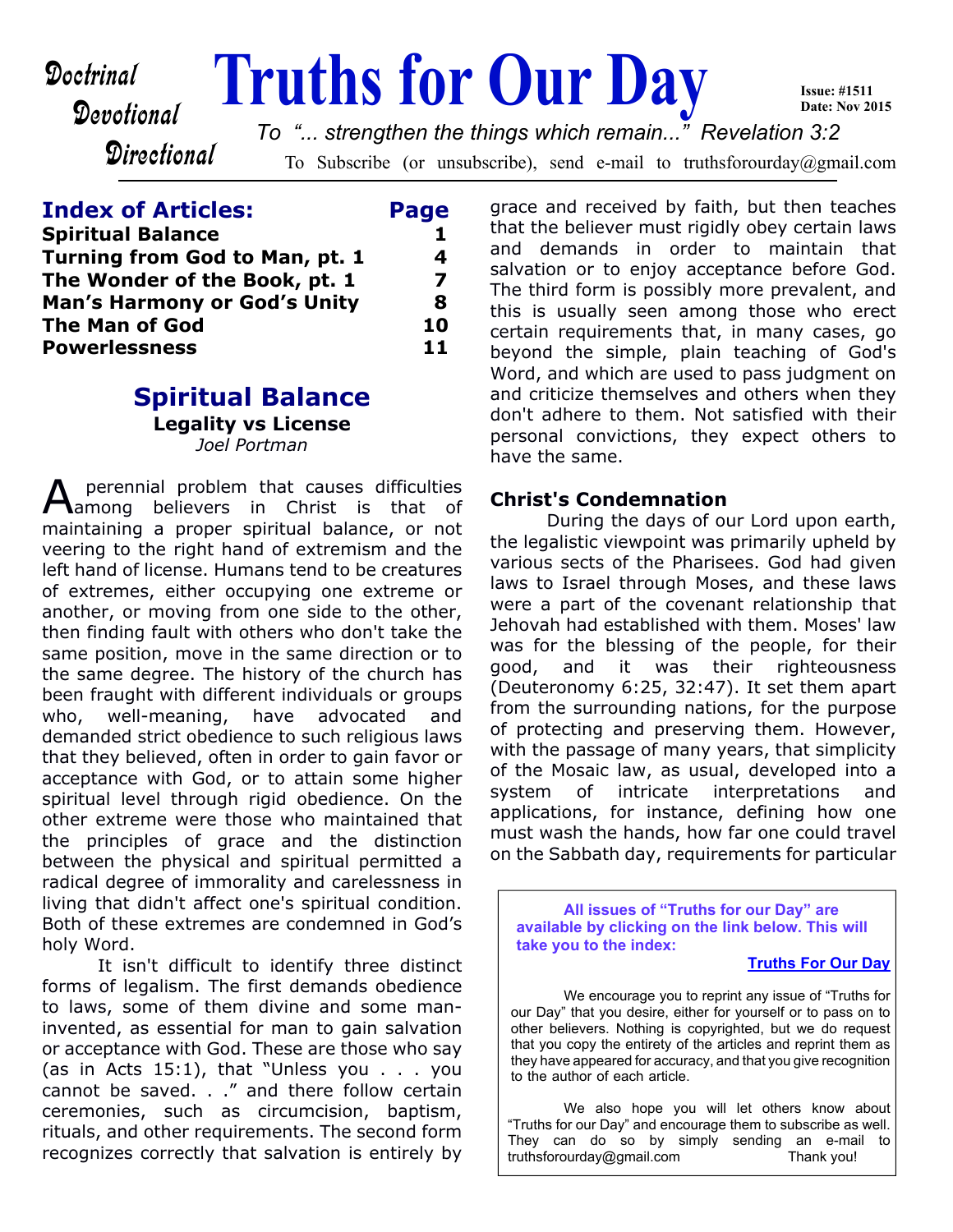clothing, or other external practices. The Lord could say of them, that they presented an exterior of pretended spiritual superiority, but inwardly, their hearts were far from God. They became more concerned about what people did or how they appeared, than what they truly were before God. He berated them because they "tithe mint and rue and all manner of herbs, and pass over judgment and the love of God: these ought ye to have done and not to leave the other undone." (Luke 11:42). They were so meticulous to observe their particular manner of tithing to the smallest degree, but forgot the characteristics that the Lord desired above all, which was the condition of the heart inwardly that would result in proper actions outwardly.

Again in the same chapter, He accused them of making clean "the outside of the cup and of the dish, but your inside is full of ravening and wickedness." (v. 39). So careful were they in the outward appearance, fervently desiring that they might appear righteous in men's eyes, but ignoring how they appeared in God's eyes. They were those who "build the tombs of the prophets, and garnish the sepulchers of the righteous, and say, if we had been in the days of our fathers, we would not have been partakers with them in the blood of the prophets." (Matthew 23:29-30), not realizing that they would be far guiltier, when they had "crucified the Lord of glory." (1 Corinthians 2:8). He accused them of rejecting the counsel of God against themselves (Luke 7:30) and instead acting like children in the markets who ignored the music played by friends, showing them that no matter what had been preached, either by John Baptist or by Himself, they refused to respond. How sad to be in that state! Under Divine condemnation, not that what they did in obedience to the law was wrong in itself, but "they bind heavy burdens and grievous to be borne, and lay them on men's shoulders; but they themselves will not move them with one of their fingers." (Matthew 23:4). Beware, lest any of us be like them!

He told the parables in Luke 15 and 18:8-14 to illustrate their sad state, for they were those who felt they were safe, in the fold of God's protection and blessing or in the

house, but they were like the 99 sheep, still in the wilderness and never being brought home as the lost one that was found. They were like the coin, in the house of Israel, but in the dark and beset by the dirty rags of Pharaseeism, or like the elder son, linked with the Father's house but never willing to go in to share a festive occasion of joy with his wayward, yet recovered, brother. They were those whom the Lord charges in John 9:40-41, for they saw intellectually, but were spiritually blind and didn't realize it.

 We realize that these statements were made against those who multiplied laws and enforced them as being God's commandments to be obeyed. The Lord said of them, "teaching for doctrines the commandments of men," (Matthew 15:9). He constantly condemned them for their emphasis on outward observances without the correct condition of the heart. Paul also wrote against those who would mix the grace of God with any legal requirements of the law, whether it was circumcision or rituals connected with the Levitical economy.

#### **Current Conditions**

However, there are always well-meaning brethren who, though never teaching that legal requirements are essential for salvation, yet try to impose their own rules of outward appearance and actions upon others. Notice, it is their own rules, not what the Word of God clearly teaches. What is written is our responsibility to obey and practice, and that is not legalism. It may be taught legalistically by some, but if it is God's Word, it expresses His purpose and expectations of His people. Personal convictions may be correct and a believer may see certain aspects of life that bear upon his own life; however, it is necessary to realize that other saints may not have those particular views concerning those expectations, and it would be very difficult to substantiate them from the Word.

 All Christians in an assembly need to be sensitive of the need for spiritual balance, involving the need to recognize the convictions of others and not insisting on acting independently. Fellowship and unity is important, and we learn in Romans 14 the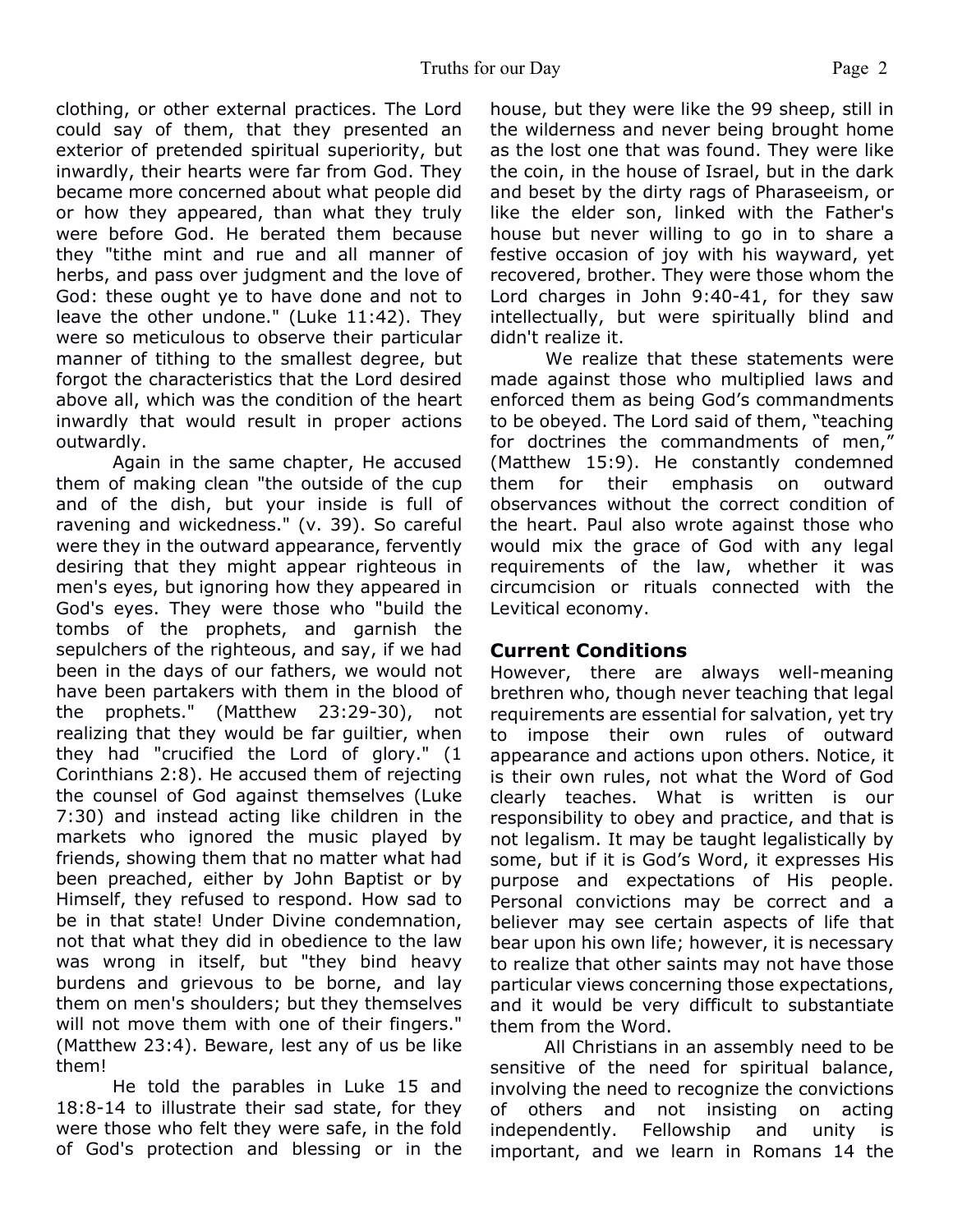importance of seeking to do all possible to enhance that fellowship. That may mean curtailing one's own actions in view of not causing a rupture in the fellowship, nor causing another believer to stumble in his Christian life.

We all know of different religious groups that demand certain dress and regulate the personal life of all members stringently. We could mention those who demand that their members do not use electricity, don't drive machinery such as cars or tractors, forbid them from having any implement with rubber tires, and if they do have cars, all chrome must be painted black, as well as other standards. This is not to doubt the sincerity of those people, but it is to say that they impose rules on others that are not supported in any fashion by God's Word. Such requirements must be avoided.

 The writer is not indicating that the pendulum should swing to the other extreme, as is sadly seen in many church groups today. Churches that used to expect that women come in dresses with sleeves and with covered heads, now accept them if they come, regardless of how much or little clothing they are wearing. We observe people going into churches for services in shorts, bathing suits, or any variety of attire. That is what many brethren are seeking to prevent. And with good reason. The dilemma is twofold: one is that expecting certain standards of dress can devolve into legalism. The other is that without any restraint, believers attending assembly gatherings become very casual in their appearance. So, what should guide believers in these matters for which there is not direct scriptural instruction?

#### **Conscientious Conduct**

First, should not our appearance in daily life, and even more so in assembly gatherings, distinctly indicate a sincere desire to honor the Lord and to represent Him before a world that cares not how one appears? We live daily before those who are not controlled by Divine principles, and how one conducts oneself is an indication of his or her recognition that "ye are not your own". God's Word in both Old and New Testaments shows us that in every sphere, God's people were to be characterized by a distinctness. "Peculiar people" doesn't mean

that we are to try to be odd or peculiar, in the sense that we usually think of it, but it signifies a people who are special to the Lord, having been purchased by a great price. It is never His intention that we should conduct ourselves, or try to conform to the world's standards, whatever they may be. An orderly arrangement indicates that such Divine control is recognized and expressed in one's life.

 If this is true in our daily lives, so that we seek to dress modestly and with restraint, how much more when believers come together in assembly capacity, or at functions that are related to the assembly? The unsaved ones look on believers who come into the hall for meetings and what they see either indicates that there is no difference, or that there is some distinction. The natural tendency is to drift away from conscious subjection to an over-riding control, to do what seems best to us and more desirable in our own eyes. Remember that in the last chapters of Judges, the phrase, "Every man did that which was right in his own eyes," is repeated many times. That was the characteristic that caused such a severe rupture among the tribes of Israel. But are we becoming more and more like those who walk into churches appearing like they are not conscious of the importance of these things?

 We do have a principle that God established for His people under the law. That was that when they came before God in worship, or also with regard to the priests who served in the holy things, God expected a certain standard that was representative of the holiness and reverence that belonged to that place. We can say that those of that day expressed that reverence in physical ways, but how do we express reverence and recognition for the reality of the divine presence when we come to an assembly meeting? Is it not true that if we devolve into casualness and appear at assembly meetings as we would go to any other event of the world, or in our daily activities, then we are not cognizant of a standard that should be upheld under those circumstances? Is there no distinction to our gathering together? Or is it no different from going to the supermarket or park?

One principle that should guide us is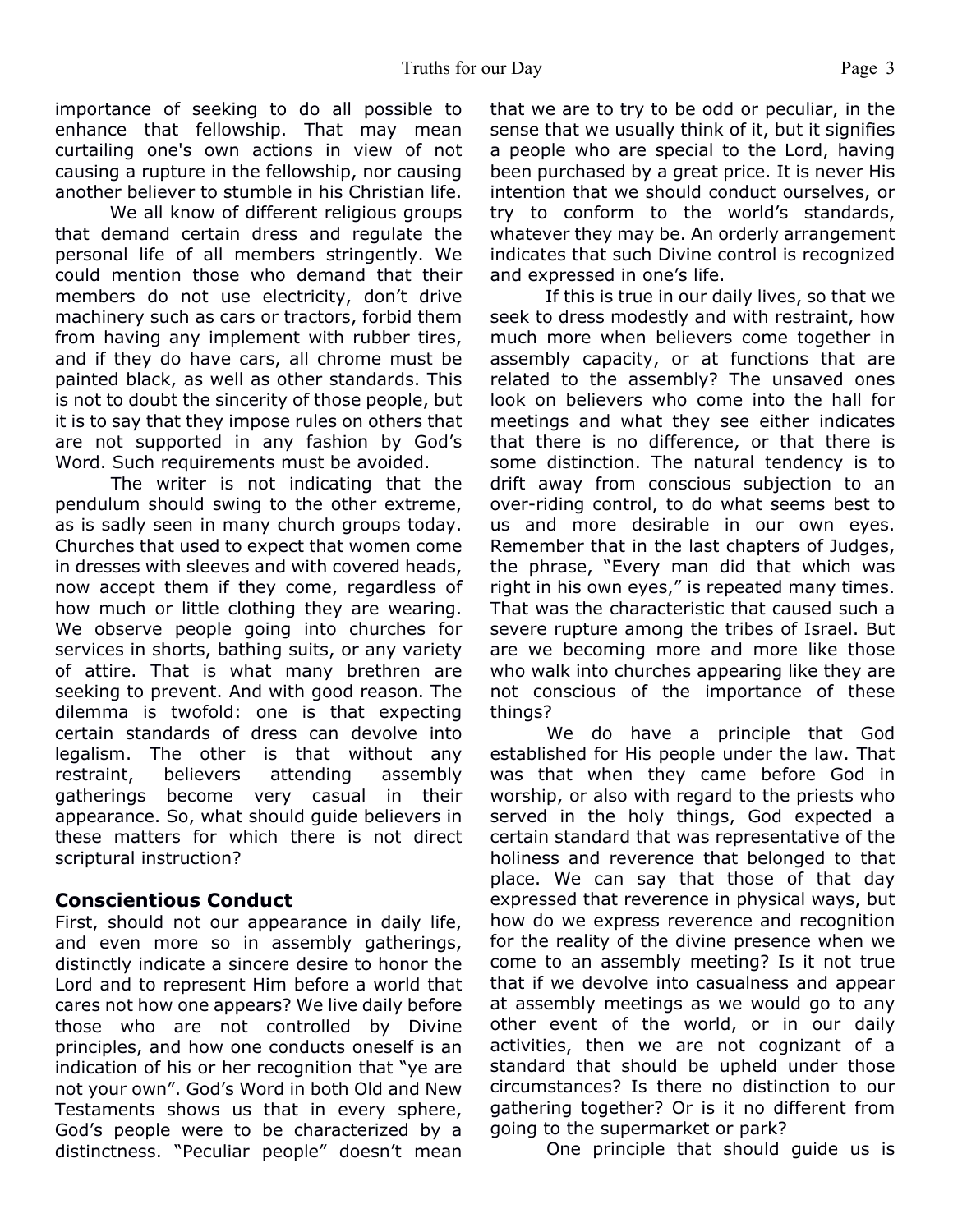that, in view of God's greatness, He should receive our best. Is He not worthy of some effort to respond to the blessed reality that we are in His presence, and it should cause us to rise to that standard? Is it too much trouble for a believer to take time to change into clothing that expresses the fact that we are going to an event that is different from other activities of our lives? It seems like some manifest the attitude that whatever is suitable for my day's work is suitable for going to an assembly gathering. One brother in whose house the writer was staying, came home from work in a clean pair of blue jeans and plaid shirt. We thought that he would change to something different after dinner, but no, he wore the same to the meeting. Why? However, in balance, we also remember days and conditions, also countries, where believers did not or do not have the ability to wear more "formal" attire. In early days of assembly work in Iowa, many farmers came to the meetings in their cleanest and best pair of overalls. It was their best that they could wear at that time, and later, they adjusted to something more suitable for the assembly.

 Two dangers lurk in this problem of becoming casual in appearance. One is that our manner of dressing is also associated with our attitude, in that it either reflects what we think about the meetings, or it will also influence our thinking. In addition to that is that there is always a natural tendency to continue in a direction that one takes. We always need to ask ourselves, "What will be the next step?" in any action. Will brethren have to deal with believers who want to come in bermuda shorts and tank tops? Standards of appearance are always challenged by those who want to push the boundary, and without care and restraint, we may be seeing Christians coming to the meetings of the assembly as the folks do who walk through the doors of the world's churches.

 The balance that believers must seek to maintain between legal demands and unrestrained permissiveness is always difficult, and we should seek to refrain from veering to the right hand or to the left. Without establishing rules for such things, may we be guided by the principles of the Holy Scriptures and a reverential recognition that we belong to One, who deserves our utmost for His highest.

 One is cognizant that whatever might be written on this subject, there will be those who will differ and not agree. We have attempted to strike a balance in writing about this difficult subject, realizing that there are likely those who will take an extreme position on both sides and insist that they are right. However, may the Spirit of God guide us to seek in all things to honor the Name of our Lord and to do His will.

**The Religion of the Natural Man is made up of pride, ignorance, and a guilty conscience; these effectually keep the sinner far from God. Grace, on the contrary, moves us to draw near to God by the blood of Jesus. It was the obedience of faith that made Abel the acceptable worshiper.**

## **Turning from God to Man** *Robert Surgenor*

In AD ?? when the gospel first entered Europe<br>it was preached in the City of Philippi. The Tn AD ?? when the gospel first entered Europe next city that heard was Thessalonica. The response was tremendous, and the Scriptures tell us that they "turned to God from idols to serve the living and true God; And to wait for his Son from heaven, whom He raised from the dead, even Jesus, which delivered them from the wrath to come" (1 Thessalonians 1:9-10). An idol is anything that replaces God in the heart. America was founded on the principles of God. Today, America is turning from God to idols.

 As we look back on the history of this great nation, we read of "the good old days" when the founders of this great nation feared God and manifested a reverence to divine things. Consequently, many of our laws legislated were take from the Holy Bible. There was a tendency toward uprightness and honesty. The Holy Bible was considered sacred,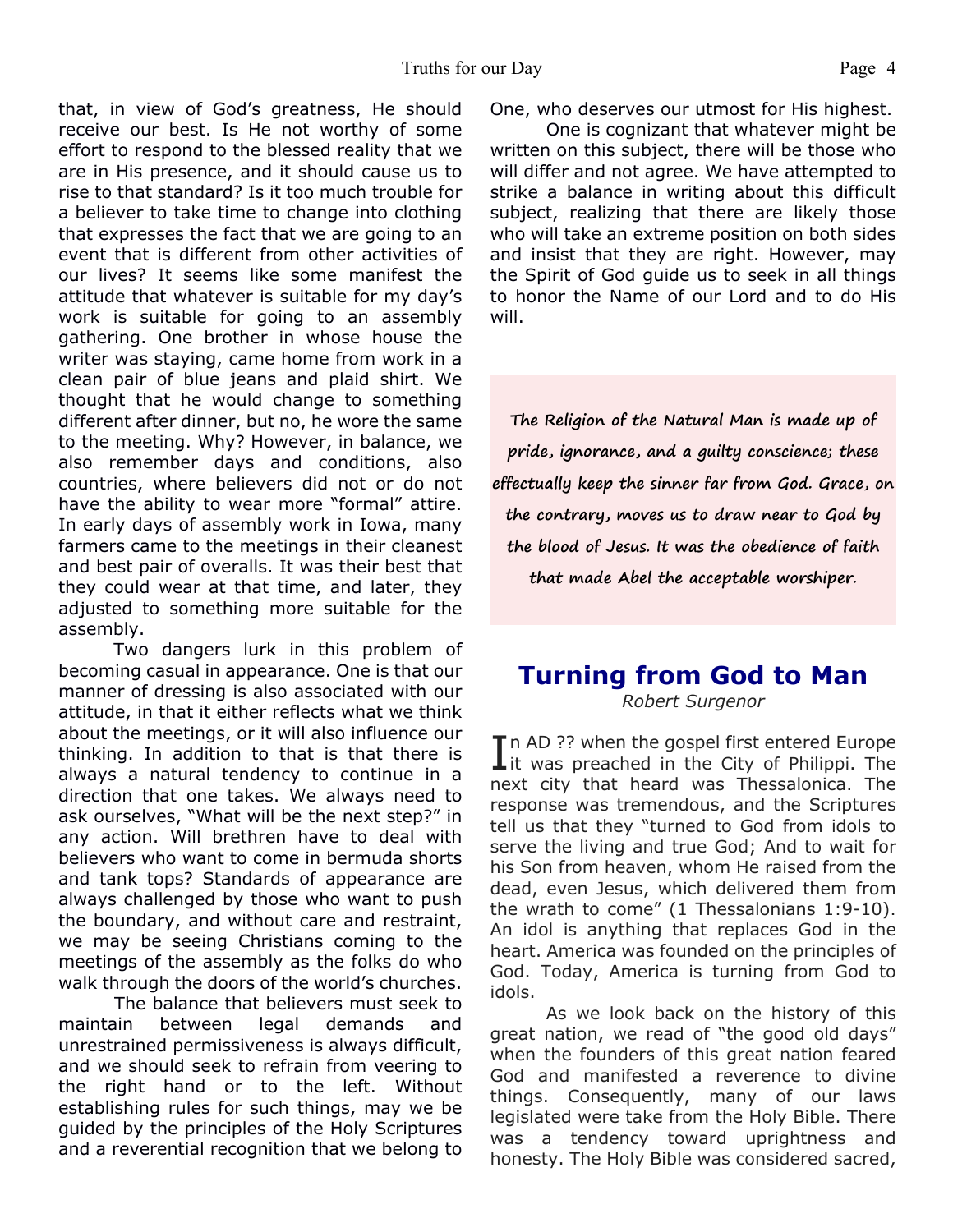was taught in our school system, and preached weekly to crowded congregations. Divorce was a rarity, children obeyed their parents, mothers were home-keepers, not office workers, and murderers were put to death for their crimes. Law enforcement officers were highly respected and obeyed. Dope was unheard of, and pornography was greatly suppressed. The moral state of the nation was much higher than today.

#### **Education**

In America, the first law to require education of the masses was passed by the Puritans. The law was called "The Old Deluder Satan Act." This name was a reference to the devil, who Christians believed got his foothold into people's lives because of their ignorance of Scripture.

 For the first 200 years in America, children's reading texts emphasized biblical literacy. The emphasis on literacy was so intense in colonial America, that John Quincy Adams said in the early 1800's that the illiteracy rate was only 4/10 of 1 percent. It is estimated that in America today, 40 million people are functionally illiterate.

 All but one of the first 123 colleges in colonial America were Christian institutions. While these universities have lost their Christian identities, it is interesting to read the founding statements of these schools. Harvard, for example, was founded on this statement: "Let every student be plainly instructed, and earnestly pressed to consider well, the main end of his life and studies is, to know God and Jesus Christ which is eternal life."

 Noah Webster, educator and compiler of the 1828 "An American Dictionary of the English Language" wrote: "Education without the Bible is useless." Christian faith was integrated into every facet of education in early America.

 Public schools today are basically liberal, humanistic, and antagonistic to Christian principles. Promiscuous behavior is encouraged, while Christian prayer and the bible are banned.

#### **Compassion and Mercy**

The ancient world left little trace of any organized charitable effort. However, due to Christianity, our Western culture places emphasis on compassion, on helping the needy, and on alleviating distress, even in distant places. If there is a calamity in a foreign country most people in other cultures are unconcerned. Tell me, what foreign country helped America clean up and replace the twin towers in NYC? We have helped them in their crucial times, but they have never helped us. As the Chinese proverb has it, 'the tears of strangers are only water.' But here in the West we rush to help because mainly of our Christian background. The ancient Greeks and Romans did not believe this. They held a view quite commonly held in other cultures today: namely, "That's their problem, but not ours." Hospitals, orphanages, charitable organizations, and education for all, as we know them today, namely had their roots in Christianity.

#### **Marriage and Family**

The family, a devoted husband and wife raising their children in the fear of God, is a powerful ideal and asset in America's society. Its roots can be traced to Christian teaching. Before the Christian era, pederasty, and homosexuality, were not considered wrong. America is sadly slipping back to the non-Christian era. Over 52% of all marriages end in divorce and over 72% of all black children are born through unmarried mothers. Cohabitation, once condemned, is now looked upon as the norm. Christian based family life in America is mostly lying in shambles. The purity and beauty of a well composed lovable home is fading rapidly. We are becoming heathenish as a nation. Wickedness, lust, and lawlessness prevails.

#### **Women**

In non-Christian countries, women occupy a low status in society. The church forbade its members to treat them so. Greco-Roman society considered an unmarried woman of no value. Thus it was illegal for a widow to go more than two years without remarrying. However, Christianity was the first religion to not force widows to marry. They were supported financially and honored within the community so that they were not under great pressure to remarry if they didn't want to. Pagan widows lost all control of their husband's estate when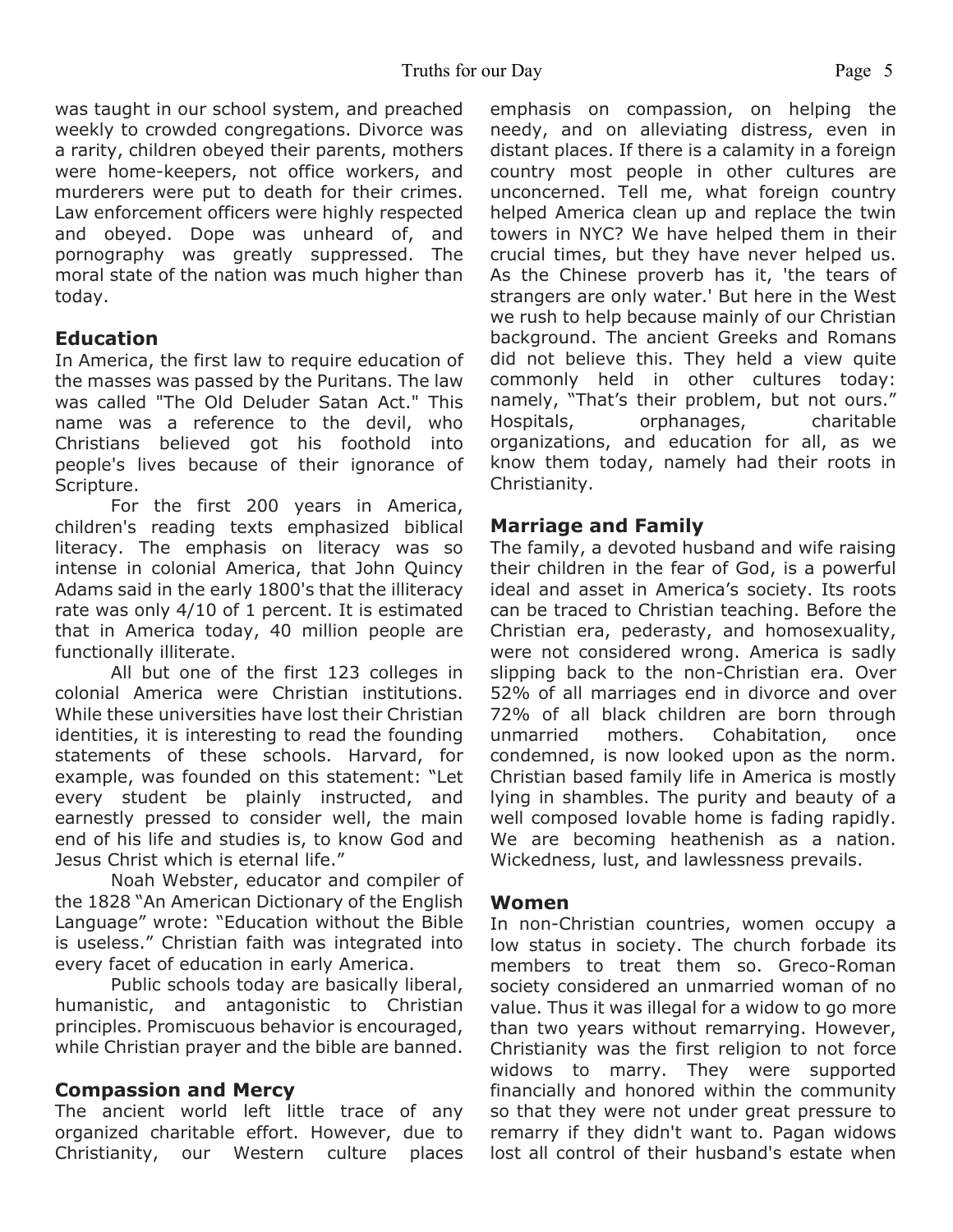they remarried, but the church allowed widows to maintain their husband's estate. Christianity condemned cohabitation. No man had the right to live with woman outside of the marriage bond. Pagans allowed married men to have extramarital relations. Thus Christian women enjoyed far greater security and equality than did women in the surrounding culture.

#### **Our Government**

America's constitutional government has its roots in biblical doctrines. At least 50 of the 55 signers of the U.S. Constitution were professing Christians. The concept of our Constitutional checks and balances system is a direct result of the biblical doctrine of the sinfulness of mankind. All of our founders understood the importance of this doctrine to the social order. America's foundational idea of The Rule of Law rather than the authority of man traces back to the Old Testament, beginning with the Ten Commandments. Many aspects of our laws come directly from the Bible. The concept to our judicial, legislative and executive branches, and fair trials with witnesses can be traced to holy scripture. Regarding civil liberty, founding father John Adams (and others) emphasized the bible as the basis for American civil liberty. The slogan on the Liberty Bell is "Proclaim Liberty throughout the land unto all the Inhabitants Thereof" is from the bible in Leviticus 15:10.

#### **Free Enterprise**

Our founding fathers saw the concept of free enterprise in the bible, thus incorporated it into our system of government. What a contrast to communism, which is specifically an atheistic system that relies on the non-biblical notion that all men are good (thus will work for the common good). But communism has been an abject economic failure.

 People fault capitalism. But, as put by D'Spouza, "The system of modern capitalism arose in the West. To some it is surprising that capitalism developed so easily in conjunction with a Christian ethic. But capitalism satisfied the Christian demand for an institution that channels selfish human desire toward the betterment of society. Some critics accuse capitalism of being a selfish system, but the selfishness is not in capitalism—it is in human nature....While profit remains the final goal, entrepreneurs spend the better part of each day figuring out how better to serve the needs of their actual and potential customers. They are operationally, if not intentionally, altruistic....One may say that capitalism civilizes greed in much the same way that marriage civilizes lust."

#### **Music**

Had it not been for Christianity, music would likely sound very different from what we're used to. There may never have developed the cantata, the concerto, or the symphony. Handel, Vivaldi, and Bach were professing Christians who worked to honor God with their work. Bach, for example, signed all his works with "Soli Deo Gloria" ("Solely to the glory of God").

 A renowned scholar on the literature of the Bible, Alistair McGrath notes, "Without the King James Bible, there would have been no Handel's "Messiah", no Negro spirituals, and no Gettysburg Address. The works of Handel, Beethoven, Mozart, and Mendelssohn among others have greatly been influenced by the words of the Bible; oftentimes the music itself directly reflected that influence. History books are filled with the rich details of men and women whose lives were changed by Jesus Christ and impacted the world for the better through ideas found in Scripture in a wide array of disciplines. To deny the influence of Christianity on Western Civilization is to deny history altogether.

 As our nation slides down the slippery slope of liberalism, its music is degenerating from sweet sounds to the sour notes of the rap beat. As a style, rap music is dominated by rhythm and specifically the backbeat; harmony and melody take a back seat. The sound of the backbeat inherently signifies the motion of the body during the act of sexual intercourse, as any rock musician will readily attest. The relative durations of the spoken rhythms are highly syncopated against the pulse, suggesting agitation and in louder instances, anger. Phrase structures (in terms of the groupings of spoken rhythms) are frequently irregular as well, again suggesting instability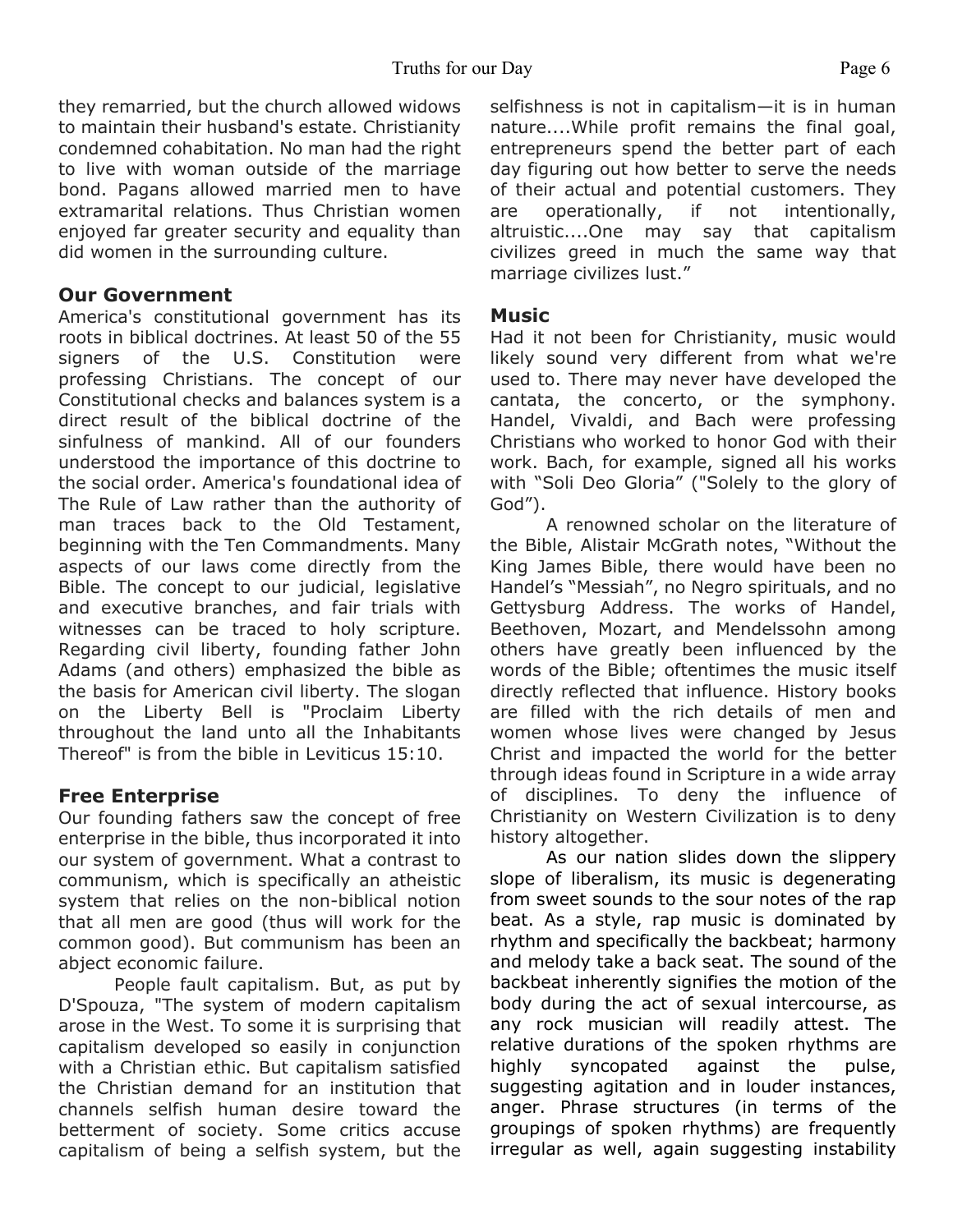and a lack of respite. What harmony there is is extremely minimalistic and repetitive. Melody, for all intents and purposes, is non-existent. It may be claimed that the melody is single tone, but those tones are rarely sustained to the point of qualifying to be sung notes. It is rhymed, rhythmic speech, but not singing.

 Rap music (a medium of communication) was birthed out of an ethos of violence, drugs, hatred, and sexuality, and naturally express those debased values. It is very noticeable, that when disturbed, debase people want to express rage, hatred, and violence, they are drawn to this form of music. America's once beautiful music is becoming more and more like voodooism.

(Continued)

*The perfection of our obedience in the sight of our heavenly Father lies not so much in attainment as in endeavor. Reserves spoil obedience. We may be dealing honestly with Sin that is seen outwardly, and yet not skilfully and effectually, because of not striking at the deep roots of evil within.*

# *The Wonder of the Book, pt. 1*

*Dyson Hague, M.A.*

(This was delivered as the address at the Annual Meeting of the Parkdale Bible Society, Toronto, on the evening of May 15th, 1912. It is published in the simple and conversational style in which it was delivered, at the earnest request of many who heard it.)

The wonder of the Book, my friends, grows<br>on us as our experience is enlarged. For the he wonder of the Book, my friends, grows more deeply we search it the more we feel that the Bible is not merely a book, but The Book. Sir Walter Scott in his dying hour was right when he asked his son-in-law to read to him out

of the Book, and in answer to the question, "What Book?" replied "There is only one Book, the Bible. In the whole world it is called 'The Book.' All other books are mere leaves, fragments." Yes. It alone is the perfect Book. It is the eternal Book. It is the Voice; all others are merely echoes. Of course, you all know that The Bible literally means The Book. It is a translation of the Greek title of the Bible, "He Biblos"; in English, The Book. It is the Book that stands alone; unapproachable in grandeur; solitary in splendor; mysterious in ascendancy; as high above all other books as heaven above earth, as the Son of God above the sons of men.

#### **The Wonder of its Formation:**

Now, one of the first things about this Book that evokes our wonder is the very fact of its existence. Anyone who has studied the history and origin of the Divine Word must be overwhelmed with wonderment at the mysterious method of its formation. That it ever was a book, and is today the Book of the modern world, is really a literary miracle. For there never was any order given to any man to plan the Bible, nor was there any concerted plan on the part of the men who wrote, to write the Bible. The way in which the Bible gradually through the centuries grew is one of the mysteries of time. Little by little, part by part, century after century, it came out in disconnected fragments and unrelated portions (Heb. 1:1), written by various men, without any intention, so far as we can tell, of anything like concerted arrangement. One man wrote one part in. Syria, another man wrote another part in Arabia, a third man wrote in Italy or Greece; some writers wrote hundreds of years after or before the others, and the first part was written about fifteen hundred years before the man who wrote the last part was born. Now, take any other book you can think of on the spur of the moment, and think how it arose. You know fairly well how it arose. In nine cases out of ten a man determined to write a book, thought out the thoughts, collected the material, wrote it or dictated it, had it copied or printed, and it was completed within two or three or more months or years.

The average book, we may suppose,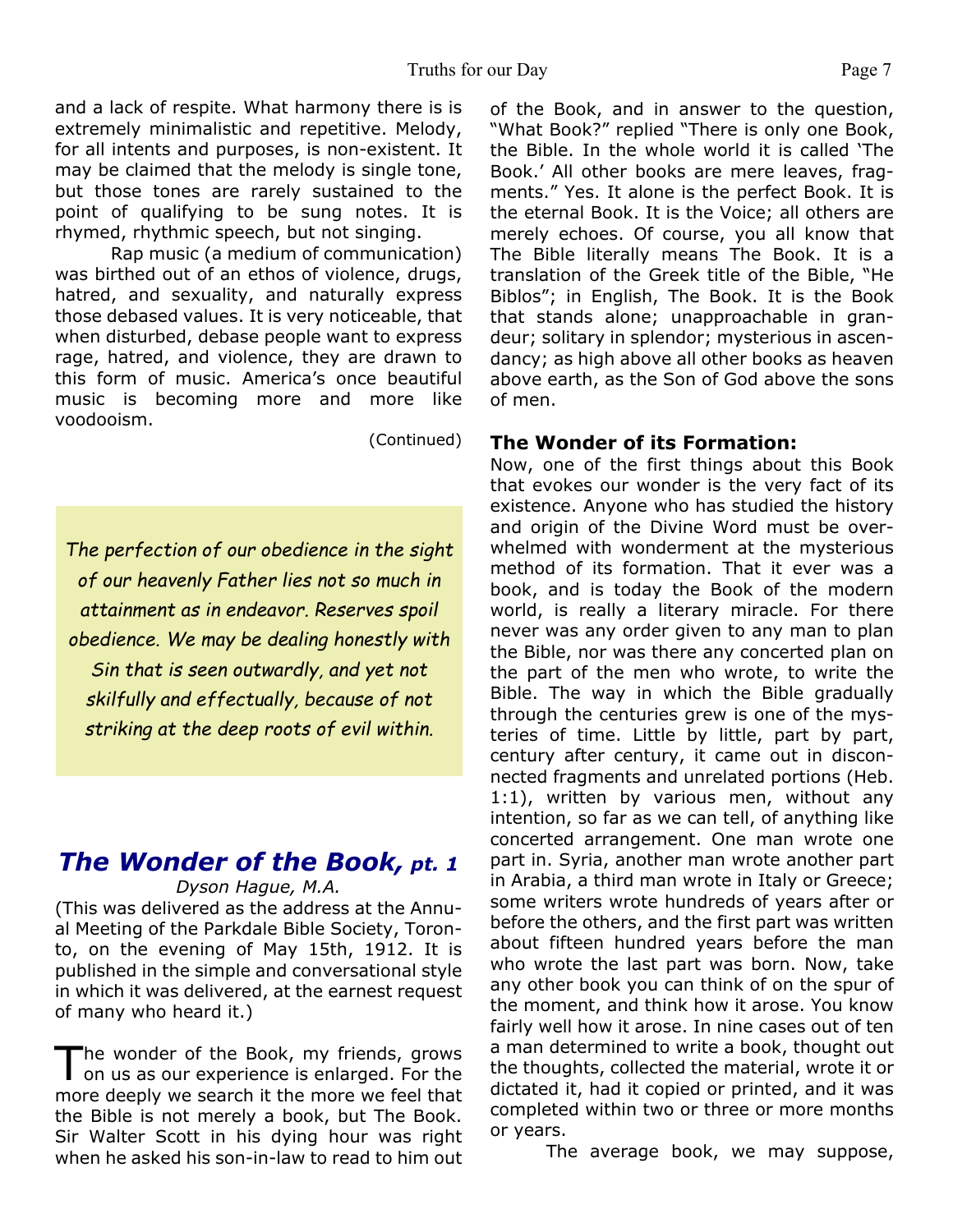takes from a year to ten years to produce, though a book like Gibbons' "Decline and Fall of the Roman Empire," or Tennyson's poems, took longer to complete. But, generally speaking, the average book you think of has been produced by one man within his own generation. Now, here is a book that took at least one thousand five hundred years to write, and spanned the span of sixty generations of this famous old world's history. It enlarges our conceptions of God; it gives us new ideas of His infinite patience, as we think of the wonder of His calm, quiet waiting as He watched the strain and the haste and the restlessness of man across the feverish years, as slowly and silently the Great Book grew.

 Here a little and there a little of it came on; here a bit of history and there a bit of prophecy; here a poem and there a biography; here a letter, there a treatise; and at last in process of time, as silently as the house of the Lord of old (1 Kings 6:7), it came forth before a needy world in its finished completeness. When Moses died there were only five small portions; when David sat upon the throne there were a few parchments more; one by one princes and priests and prophets laid on the growing pile their greater and smaller contributions, until in process of time the whole of the Old Testament Bible was written in its entirety, word for word, letter for letter, sentence for sentence, book for book, precisely as we have it now, intact and complete; and, as Josephus testifies, no one through the ages has dared to add or take away, nor has the Old Testament text been altered in the slightest degree from that day to this.

 But the New Testament is a far greater miracle from the literary standpoint than the Old Testament. The Jews, you all know, were not a writing people. I hardly know of a Jew who ever wrote a book, except Josephus, and I doubt very much if a man or woman here could mention two. Their training, as Bishop Westcott once said, was exclusively oral, and they had a disinclination for literary work. Not only so, but their Master was not a writer. Jesus never wrote a line for publication, so far as we 'know, and the idea of their writing an additional or supplementary Bible would never seem to have entered the mind of His disciples. They would doubtless have sprung back with horror at the very idea of such a thing, and for fifty years after Jesus was born there was probably not a line of the New Testament written. But then, by the mystic suggestion and overruling design of the Almighty Spirit, without any concerted collaboration or unity of plan, fragment by fragment, here a little letter, there a biography, the New Testament grew. But remember; there was no pre-arrangement, no plan.

 It was not as if Matthew and Mark and Luke and John came together in committee, and after solemn conference and seeking or the Leading of the Spirit, Matthew undertook to write of Christ as the King, and Mark said, "I would like for my part to write of Him as the Worker," and Luke said, "And I think I will undertake to delineate Him as the Man," and then John said, "Well, I will crown it by writing of Him as the Son of God!" It was not as if Paul met James one day, and after talking and praying about it, Paul agreed to write of the dogmatic, and James of the practical aspects of Christianity. Nothing of the sort. There is no trace of such a thing. They simply wrote as they were moved, to meet some passing need, to express some earnest longing, to teach some glorious truth, by a letter, or a treatise, or a memoir; and so this composite of fragmentary memoirs and disconnected letters came into this miraculous unit that we call the New Testament. Yes! The Book is marvelous; it is transcendental; it is altogether unexplainable. It is the miracle of literature in its formation.

(Continued)

*The Book of God is a store of manna for God's pilgrim children; and we ought to see to it that the soul get not sick and loathe the manna. The great cause of our neglecting the Scriptures is not want of time, but want of heart, some idol taking the place of Christ. Satan has been marvelously wise to entice away God's people from the Scriptures. A child of God who neglects the Scriptures cannot make it his business to please the Lord of glory: cannot make Him Lord of the conscience; ruler of the heart; the joy, portion, and treasure of the soul.*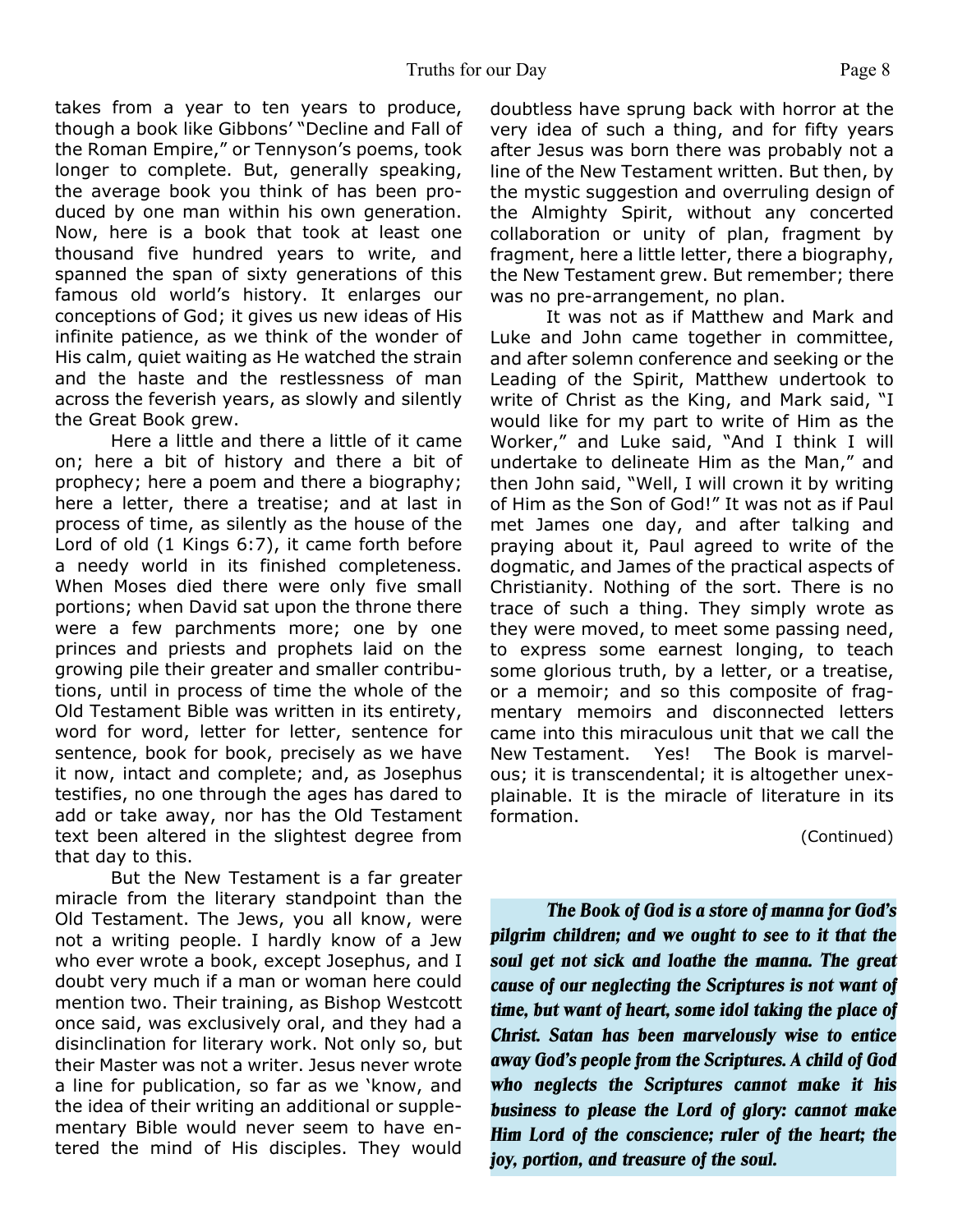# **Man's Harmony or God's Unity**

*Samuel Keller*

That the people of God should dwell together in<br>unity is according to the mind of God: and a hat the people of God should dwell together in thing much desired by the spiritually minded among His people. That God's people are not all dwelling together in unity is too sadly evident, though the schemes devised and tried to bring about this happy condition have been many. For a time some of these schemes bid fair to accomplish the desired end, but eventually fail, though securing a state of harmony that for a little time has been mistaken for unity. True unity cannot be secured by devotion to a human leader though gifted and honorable, nor by subjecting ourselves to bonds of fellowship, or rules made and agreed to by common consent. Unity can only be had by complete subjection to God, that is, by unswerving obedience to His Word. We have HARMONY, and UNITY, both illustrated in the incident of the bringing up of the ark by King David, as given us in 2 Samuel 6:1, 1 Chronicles 13. where we have his ACTIONS told out; and in Psalms 131, 132, and 133, where we have his internal EXPERIENCES described.

 The Ark was carried captive by the Philistines, in the last days of Eli, the priest, where it remained for seven months, after which it was returned by them, on a new cart, drawn by two kine which were at once offered up for a burnt offering, on a fire made of the wood of the new cart. The Ark was soon removed from this spot, to the house of Abinadab, where it remained for twenty years.

 David's heart was stirred within him to bring up the Ark to the city of Jerusalem, where God had placed His name. In what appeared to be the largeness of his heart he consulted with the captains, and with all the leaders, and proposed to send abroad to their brethren; and with them the priests and Levites to gather themselves together to accomplish this great undertaking. All the congregation consented to do so, for the thing was right in the eyes of all the people. What an appearance of unity! There was not a dissenting voice.

 Having gathered themselves together as one man, the Ark was now placed on a new cart, after the manner devised by the Philistines, and the journey began. The king and all Israel played before God with all their might, and praised God with singing. What harmony! What zeal! What joy. And yet, united as they were, it was not God's unity, because it was contrary to the word of God. The Ark was His; the king was His; the priests and Levites were His; the leaders and the people were His, but His word was lacking, yea, disregarded. He had commanded that the Ark was to be carried on the shoulders of the Levites. Will God permit this disregard of His word to pass unnoticed, and allow human harmony to take the place of divine unity? He cannot. The oxen stumbled. The Ark shook. Uzza laid his hand upon the Ark to steady it. Death came to him; fear to the king; scattering to the people.

 David's heart had been haughty; his eyes lofty; he had been filled with pride. He exercised himself in great matters; in things too high for him, (Psalm 131). He undertook to do the things of God in his own way setting aside the instructions God had given through Moses. His harmony was turned into confusion when God came upon it in judgment. Will David continue in his pride and self-will, brushing aside all who will not agree with his schemes, but who conform to the word of God? No. He knows God too well to follow such a course. Three months pass. He confesses that a serious mistake has been made; that they had not sought God after the due order. He behaves as a weaned child. His will is broken. He bows to the higher will, the will of God. They go again to bring the Ark up. Placing it upon the Levites' shoulders the procession starts for the city. Only six paces are taken when there is a halt made. Is it because of God's judgment upon them? No. God is helping them. They halt to offer sacrifices of thanksgiving to God. They then proceed on their way, and reach the city, with joy and gladness. All are rejoicing but one, Michal, the daughter of Saul who because of his self-will lost his crown and kingdom. He only carried out so much of the word of God as suited his cruel desires and purposes.

 When the Ark is safely housed, and David sees how obedience to the word of God brings unity, with God's blessing upon the people he writes, "How good and how pleasant it is for brethren to dwell together in unity." God has been given His proper place; His word is bowed to and obeyed; the king, the Levites,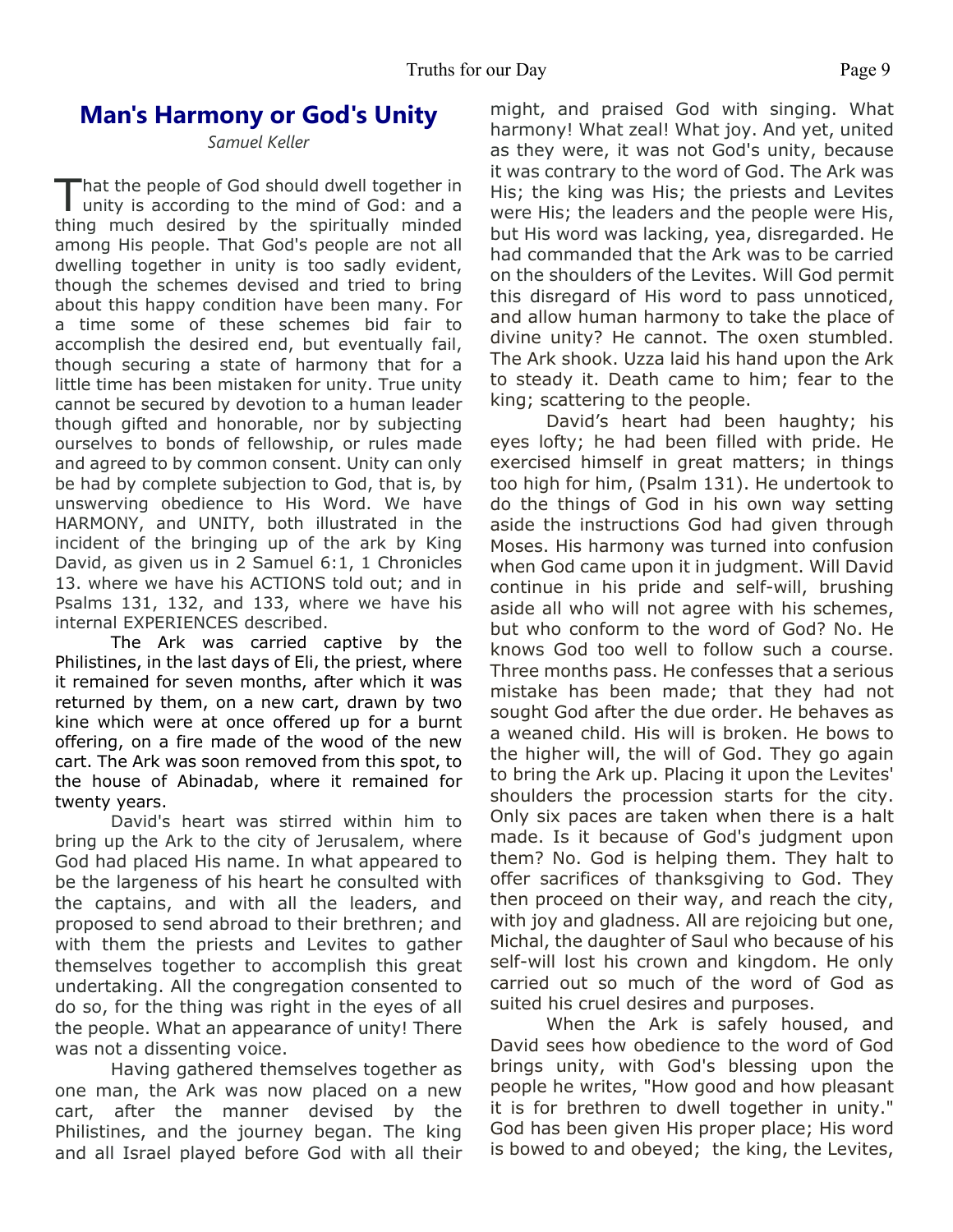the people, all are in their God given place; and real blessing from God comes upon them in their true unity.

 The actions and experiences thus recorded are given as a guide to us upon whom the end of the age has come. We shall find those who like David have led the people of God to victory in many a conflict against sin and Satan, now following a self-chosen course, trying to do the Lord's work according to their own thoughts, being satisfied with a human harmony of their own devising, and not the unity that is based upon obedience to the word of God: a unity where all speak the same thing,—that which God has spoken in His infallible word. When men preach harmony instead of God's unity their preaching is bound to sow discord, for the godly will not consent to bring up God's Ark upon a new cart of man's devising. They may speak of liberty, but liberty at the expense of truth leads into bondage by yoking with those who have departed from the word of God. Their charity is but license for those who are known to have departed in self-will from God's ways. Such will oppress and hinder the ministry of any who have the glory of God at heart, and who honor Him by refusing to follow those who refuse to follow Christ, who refuse to go on with those who refuse the whole counsel of God. "To the Law and to the Testimony, if they speak not according to this word it is because there is no light in them."

 "Take heed brethren, lest there be in any of you an evil heart of unbelief, in departing from the Living God."

> "Keep us, Lord, O keep us cleaving To Thyself, and still believing Till the hour of our receiving Promised Joys in heaven."

Striving against sin is most painful at present, but indulgence in sin proves most bitter in the end. We cannot trifle with any sin without paying bitterly for it.

# **The Man of God**

*John Peters* (AT May/Jun 1980)

This majestic description occurs frequently in<br>the Old Testament (e.g., Deut. 33, 11; I his majestic description occurs frequently in Samuel 9. 6-10), but only twice in the New Testament-1 Tim. 6, 11 and 2 Tim 3, 17. The man of God is :

#### **1. Holy in His Walk**

Firstly he is **humble**. As in all matters reflecting his daily walk his example is the Lord Jesus Christ, 'who humbled himself and became obedient unto death' (Philippians 2:8). He, the Son of God, left the ivory palaces, to step into a world of shame and woe to win man back to Himself. The humility of love led to exaltation and victory via the Cross. Humility is viewed in the New Testament as part of the 'life of faith : to be humble is simply to live in a way consistent with the profession of our lips (Co*lossians 3:12; James 4:10*; 1 Peter 3:6, 'to be clothed with humility') The man of God in his reverent humility desires the exaltation of the Lord Jesus Christ; the attitude of John (he Baptist was "He must increase, but I must decrease" (John 3:30).

Secondly he is **obedient to the Word of God**. We must not only be like Mary, who learned at the feet of the Lord (Luke 10:39), we must also 'search the scriptures' (John 5: 39) and allow them to rule our conduct. Obedience to the Word of God has a prominent part in the New Testament (John 14:23; Titus 1:9; 2 Timothy 3:14-17; compare Psalm 119: 105); ultimately our obedience in this respect is the expression of our love for the Lord. Notice how the Lord used the sacred scriptures to counteract the subtlety of the Devil in (he wilderness (Matthew 4) when tempted to selfsatisfaction (v. 3), self-destruction (v. 7) and self-glorification (v. 9) He prefaced His reply on each occasion with the ringing affirmation, 'It is written.' And of course obedience to the Word of God leads to conformity to the Will of God. The principle of obedience led our Lord to the Cross of Calvary, Peter to martyrdom and death, and Paul to much suffering.

Thirdly the man of God **loves**. This is the import of (he teaching of John's 1st Epistle, a